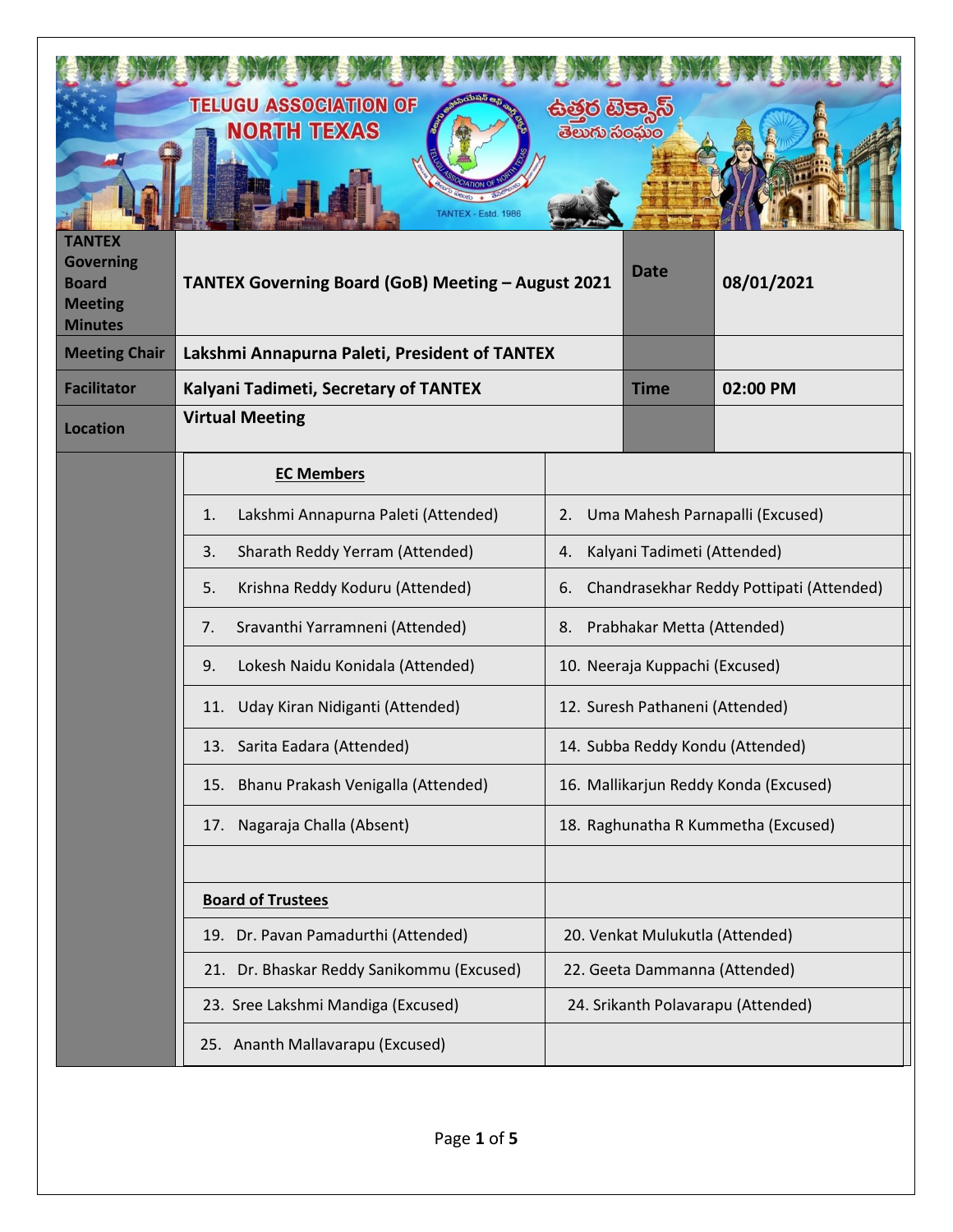|                | <b>Key Points Discussed</b>                                        |                                                                                                                                                                                                                                                                                                                                                                                                                                                                                                                                                                                                                                                                                                                                                                                                                                                                                                                         |  |
|----------------|--------------------------------------------------------------------|-------------------------------------------------------------------------------------------------------------------------------------------------------------------------------------------------------------------------------------------------------------------------------------------------------------------------------------------------------------------------------------------------------------------------------------------------------------------------------------------------------------------------------------------------------------------------------------------------------------------------------------------------------------------------------------------------------------------------------------------------------------------------------------------------------------------------------------------------------------------------------------------------------------------------|--|
| No.            | <b>Agenda Items</b>                                                | <b>Meeting Highlights</b>                                                                                                                                                                                                                                                                                                                                                                                                                                                                                                                                                                                                                                                                                                                                                                                                                                                                                               |  |
| $\mathbf{1}$   | <b>Previous EC meeting</b><br>minutes: Review &<br><b>Approval</b> | • After ensuring the attendee's quorum is reached, GoB meeting started at 02:18<br>PM.                                                                                                                                                                                                                                                                                                                                                                                                                                                                                                                                                                                                                                                                                                                                                                                                                                  |  |
|                |                                                                    | > Bhanu Prakash Venigalla proposed and Sharath Reddy Yerram seconded the<br>approval of the February Month meeting minutes.                                                                                                                                                                                                                                                                                                                                                                                                                                                                                                                                                                                                                                                                                                                                                                                             |  |
|                |                                                                    | $\triangleright$ Lokesh Naidu Konidala proposed and Sravanthi Yarramneni seconded the<br>approval of the April Month meeting minutes.                                                                                                                                                                                                                                                                                                                                                                                                                                                                                                                                                                                                                                                                                                                                                                                   |  |
|                |                                                                    | $\triangleright$ Uday Kiran Nidiganti proposed and Chandrasekhar Reddy Pottipati seconded the<br>May Month meeting minutes.                                                                                                                                                                                                                                                                                                                                                                                                                                                                                                                                                                                                                                                                                                                                                                                             |  |
| $\overline{2}$ | <b>President's Report</b>                                          | COVID-19 [2021] Donation's Update:<br>❖                                                                                                                                                                                                                                                                                                                                                                                                                                                                                                                                                                                                                                                                                                                                                                                                                                                                                 |  |
|                |                                                                    | In just two weeks, TANTEX raised \$ 14,600.00 for the COVID-19 [2021] second<br>wave. We transferred \$14,000.00 to the Rural Development Trust, Anantapur<br>District, AP (RDT) on May 28th, 2021 as 1 <sup>st</sup> phase, through the Vicente Ferrer<br>Foundation USA, and Andrey N. Gidaspov, Executive Director, assisted us and<br>coordinated to and from them, and we received an acknowledgment letter. Once<br>we receive some more funds we will transfer as 2 <sup>nd</sup> phase.<br>They hosted a webinar to disseminate information and explain RDT and how it<br>works, as well as how they assist victims. We are fortunate to be a part of that<br>group, and the webinar was fantastic, for which they expressed gratitude to our<br>organization. The COVID-19 2nd Wave Core Team was extremely helpful in<br>raising funds, and a special thanks goes to Community Chair Uday Kumar<br>Nidiganti. |  |
|                |                                                                    | ❖<br><b>TANTEX Web site Updates:</b>                                                                                                                                                                                                                                                                                                                                                                                                                                                                                                                                                                                                                                                                                                                                                                                                                                                                                    |  |
|                |                                                                    | Website for the Office Bearers and the Executive Committee: To remove the<br>names from the website, we collaborated with the office shore team and<br>completed the task on time. Sreekanth Reddy Jonnala's name was replaced on<br>the Governing Board by Sarita Eadara's name, and Chandra Reddy Police and<br>Venkatesh Bomma's names were then removed from the Executive Committee<br>List.                                                                                                                                                                                                                                                                                                                                                                                                                                                                                                                       |  |
|                |                                                                    | $\triangleright$ Membership Change of Address: The Membership Update drive link is now<br>operational, thanks to the efforts of Subba Reddy Kondu, Membership chair,<br>and the offshore team; any TANTEX member can update their information.                                                                                                                                                                                                                                                                                                                                                                                                                                                                                                                                                                                                                                                                          |  |
|                |                                                                    | <b>NNTV Page</b> : The names of the NNTV founders have been updated, and a<br>photograph has been added.                                                                                                                                                                                                                                                                                                                                                                                                                                                                                                                                                                                                                                                                                                                                                                                                                |  |
|                |                                                                    |                                                                                                                                                                                                                                                                                                                                                                                                                                                                                                                                                                                                                                                                                                                                                                                                                                                                                                                         |  |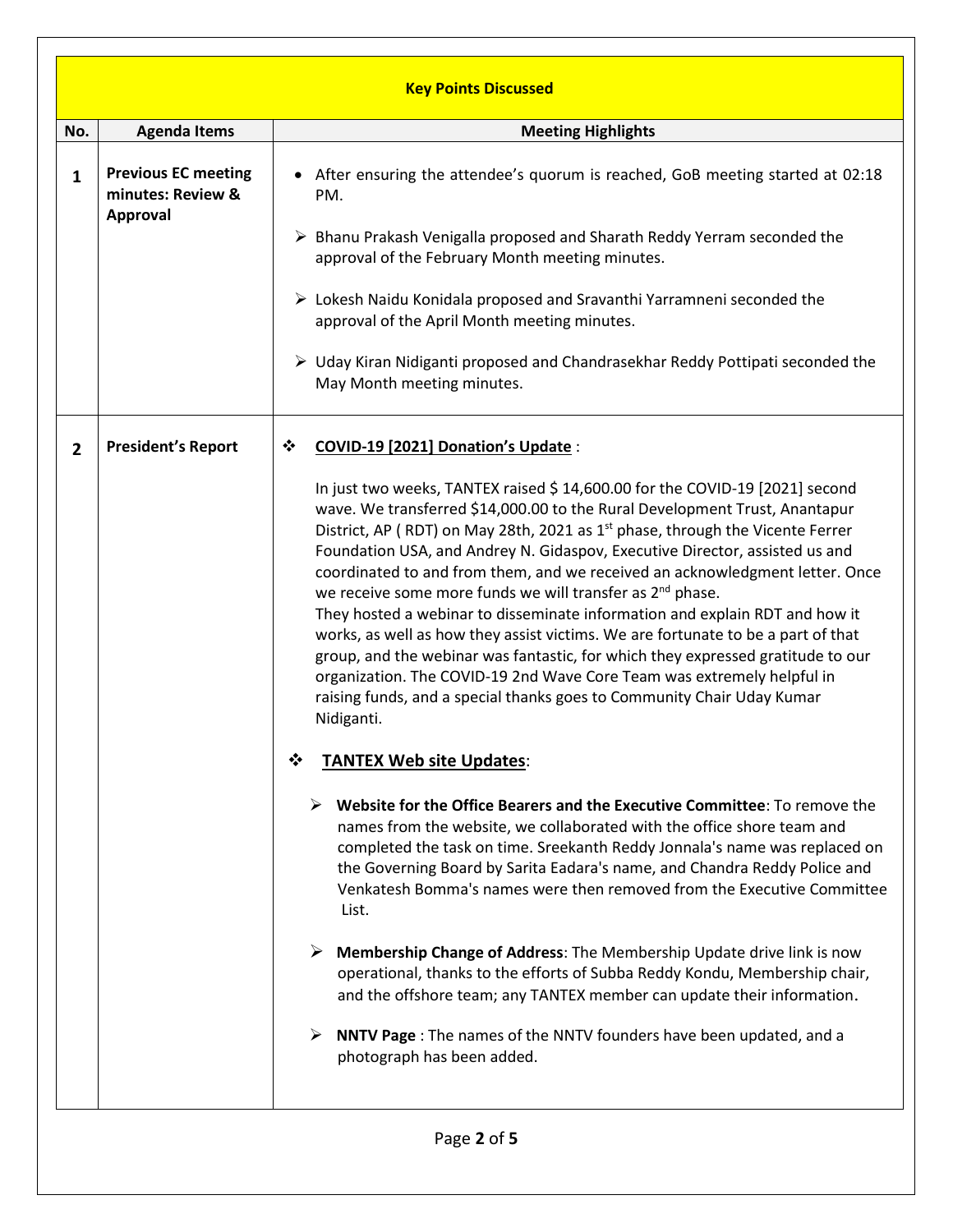## ❖ **TANTEX Programs** :

- ➢ **Mother's Day:** Mother's Day was virtually observed on May 9th, 2021, when we invited guest speakers, including our Women Past Presidents, Doctors, and Social Workers, who attended and shared their experiences. Anuradha Sirigina, Anchor and Neeraja Kuppachi, Vanitha Vedika chair. As a mark of respect from our Governing Board, President Lakshmi Annapurna Paleti personally, presented small gifts to everyone who was involved.
- ➢ **Father's Day**: Father's Day was celebrated virtually on June 19th, 2021. Several former presidents spoke about their experiences. The program went extremely well. Thanks to Anchor Sreenivasulu Basabathina for entertaining and coordinating this program, and thanks to Sarita Eadara, Special Event Chair, for assisting President Lakshmi Annapurna Paleti for conducting the program in a smooth style, President Lakshmi Annapurna Paleti mailed gifts to all our past presidents to honor them from our Governing Board.
- ➢ **NNTV Special Program :** We celebrated the 14th Telugu Sahitya Sadasu Anniversary and the 168th NNTV program virtually on July 18th, 2021 with great Sahitya Guest speakers, entertainment programs from our local community classical Dance schools and classical singers, and we remembered our NNTV founders, and they shared their experiences, and they are so happy that we are still going and looking forward to the Silver Jubilee Event. And President Lakshmi Annapurna Paleti mailed gifts personally to all our guest speakers and founders, special thanks to Neeraja Kuppachi, NNTV Chair for coordinating and Subramanyam Jonnalagadda garu and Satyam Upadrasta garu for advising us on smooth execution.
- ➢ On July 17th, 2021, President Lakshmi Annapurna Paleti received the Cinare Puraskar from the Integrated International Telugu Cultural and Literacy Association (ITCLA). This is a proud moment for all of us as the President of TANTEX received the Cinare Award for 2021.
- **Tax Filing:** On June 15th, 2021, we filed our 2020 taxes through MyTaxfiler, and monitored by last year Treasurer Sharath Reddy Yerram and current Treasurer Chandra Shekar Pottipati. It is saved in the secure mail and file folders for future reference.
- **Membership for 2021**: Thank you to our 2021 new Life members Venkat Ramana Murari garu, Sreenivasulu Basabathina garu, and Aditya Palleti garu, and our membership chair Subba Reddy Kondu for keeping us updated on this (July 31st, 2021 – 3 TANTEX New Life Members). And all new life membership fees have been deposited into Savings Account.
- **Accounts Update**: At the juncture, Treasurer Chandra Sekhar Pottipati and President Lakshmi Annapurna Paleti are working on the first and second quarter income and expense reports, which they will present at the Annual General Body Meeting, along with the third quarter report.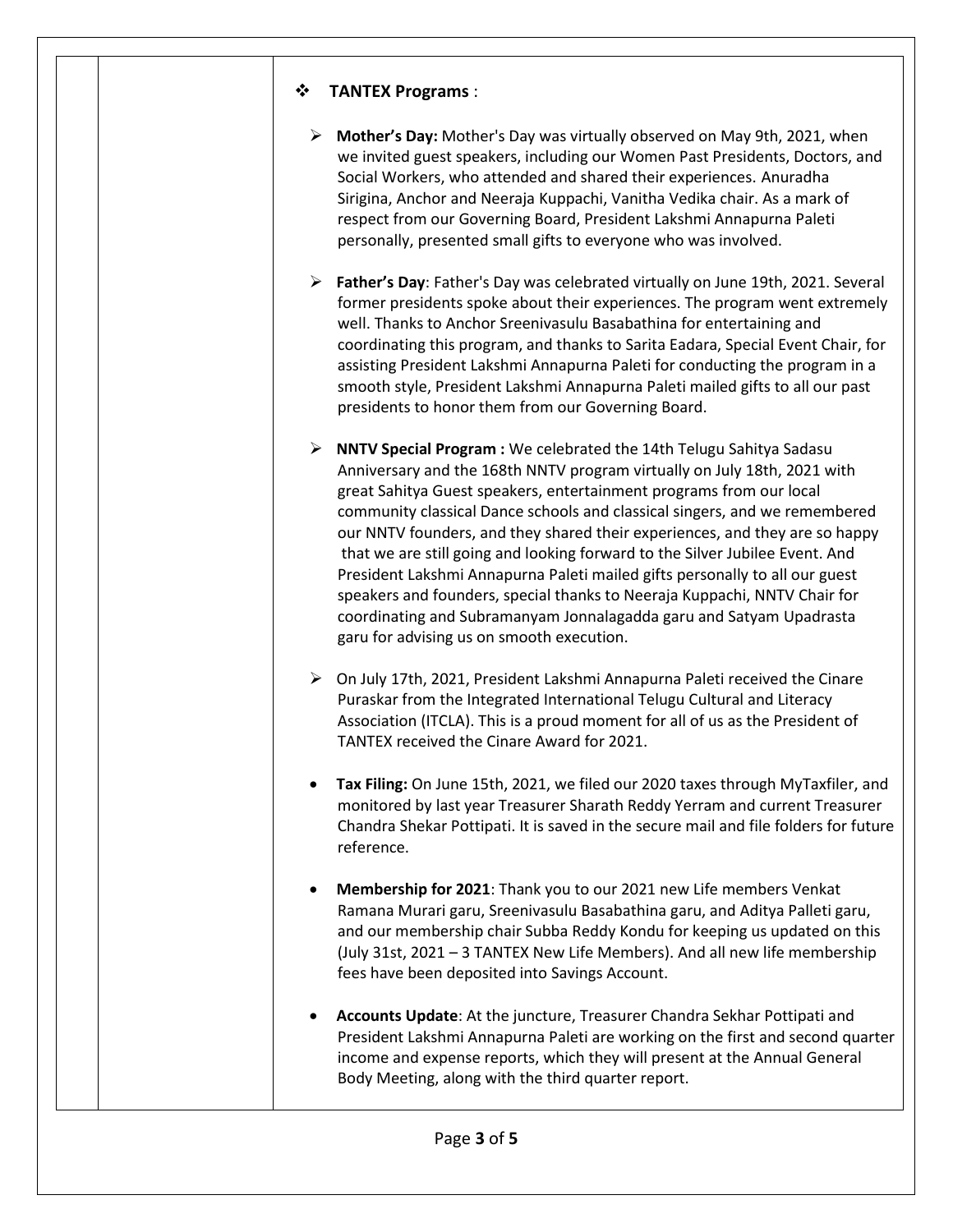|   |                                                                          | ❖ Notifications on the Way:                                                                                                                                                                                                                                                                                                                                                                                                                                                                                                                                                                                                                                                                                                                                                                                                                                                                                                                                                                                                                                                                                                                   |  |
|---|--------------------------------------------------------------------------|-----------------------------------------------------------------------------------------------------------------------------------------------------------------------------------------------------------------------------------------------------------------------------------------------------------------------------------------------------------------------------------------------------------------------------------------------------------------------------------------------------------------------------------------------------------------------------------------------------------------------------------------------------------------------------------------------------------------------------------------------------------------------------------------------------------------------------------------------------------------------------------------------------------------------------------------------------------------------------------------------------------------------------------------------------------------------------------------------------------------------------------------------|--|
|   |                                                                          | ▶ President Lakshmi Annapurna Paleti has advised Secretary Kalyani Tadimeti<br>that a to-do list will be issued in the coming days.                                                                                                                                                                                                                                                                                                                                                                                                                                                                                                                                                                                                                                                                                                                                                                                                                                                                                                                                                                                                           |  |
|   |                                                                          | 1. Beginning with the August 24th e-news, the Secretary should distribute<br>the following: $***$ Notification of the formation of the ELECTION<br>COMMITTEE-2021 Requesting Applications, due by 10:00 PM CST on<br>Sunday September 19th, 2021.<br>2. Scheduled to begin with the October 1st week (tbd) e-news and<br>continuing until the due date, the Secretary must distribute the following<br>information: Notice of election for the Executive Committee and Board<br>of Trustees for the fiscal year 2022.<br>3. Annual General Body Meeting: President Lakshmi Annapurna Paleti will<br>send an official email to the secretary and joint secretary with the date,<br>venue, and time for the Annual General Body Meeting (approximately by<br>October 2nd week) by September 1st week, and the secretary will notify<br>all TANTEX members accordingly.<br>4. The Secretary will collaborate with the Treasurer, Membership Chair, and<br>President report to update the Annual General Body Meeting slide deck,<br>which the Secretary will then share with the President for final review<br>before sharing with life members. |  |
| 3 | <b>Treasurer's Report</b>                                                | Update from Treasurer Chandra Sekhar Pottipati<br><b>Business Advantage Checking Account - \$6,770.60</b><br>٠<br>Savings Account - \$ 259,412.04<br>Business Investment account - \$2,862.10                                                                                                                                                                                                                                                                                                                                                                                                                                                                                                                                                                                                                                                                                                                                                                                                                                                                                                                                                 |  |
|   |                                                                          | Paypal Amount - \$197.78                                                                                                                                                                                                                                                                                                                                                                                                                                                                                                                                                                                                                                                                                                                                                                                                                                                                                                                                                                                                                                                                                                                      |  |
|   |                                                                          | *** All 2021 Three (3) New TANTEX life membership amounts have been<br>transferred to Savings Account.                                                                                                                                                                                                                                                                                                                                                                                                                                                                                                                                                                                                                                                                                                                                                                                                                                                                                                                                                                                                                                        |  |
| 4 | <b>Upcoming Events</b>                                                   | Deepavali Vedukalu - We plan to do Deepavali Vedukalu at the end of<br>November. We must monitor the situation in order to decide whether to hold<br>an in-person or virtual celebration based on the team's decision.                                                                                                                                                                                                                                                                                                                                                                                                                                                                                                                                                                                                                                                                                                                                                                                                                                                                                                                        |  |
| 5 | Open Items (If time<br>permits and with the<br>approval of<br>President) | Remembered Dr. C. R. Rao garu, who died on July 28th, 2021. TANTEX and<br>TANA are planning a joint memorial prayer and remembrance for our beloved<br>friend Dr. C. R Rao garu on August 8th from 3:00 to 5:00 PM at the DFW Hindu<br>temple, and TANTEX has made no financial commitments. TANA will assume<br>all financial responsibilities for carrying out this task. The team observed a<br>few minutes of silence as a mark of respect, after which they expressed their<br>feelings and experiences with him. Dr. C. R Rao Garu served as Treasurer for<br>the TANTEX Organization.                                                                                                                                                                                                                                                                                                                                                                                                                                                                                                                                                  |  |
|   | Page 4 of 5                                                              |                                                                                                                                                                                                                                                                                                                                                                                                                                                                                                                                                                                                                                                                                                                                                                                                                                                                                                                                                                                                                                                                                                                                               |  |